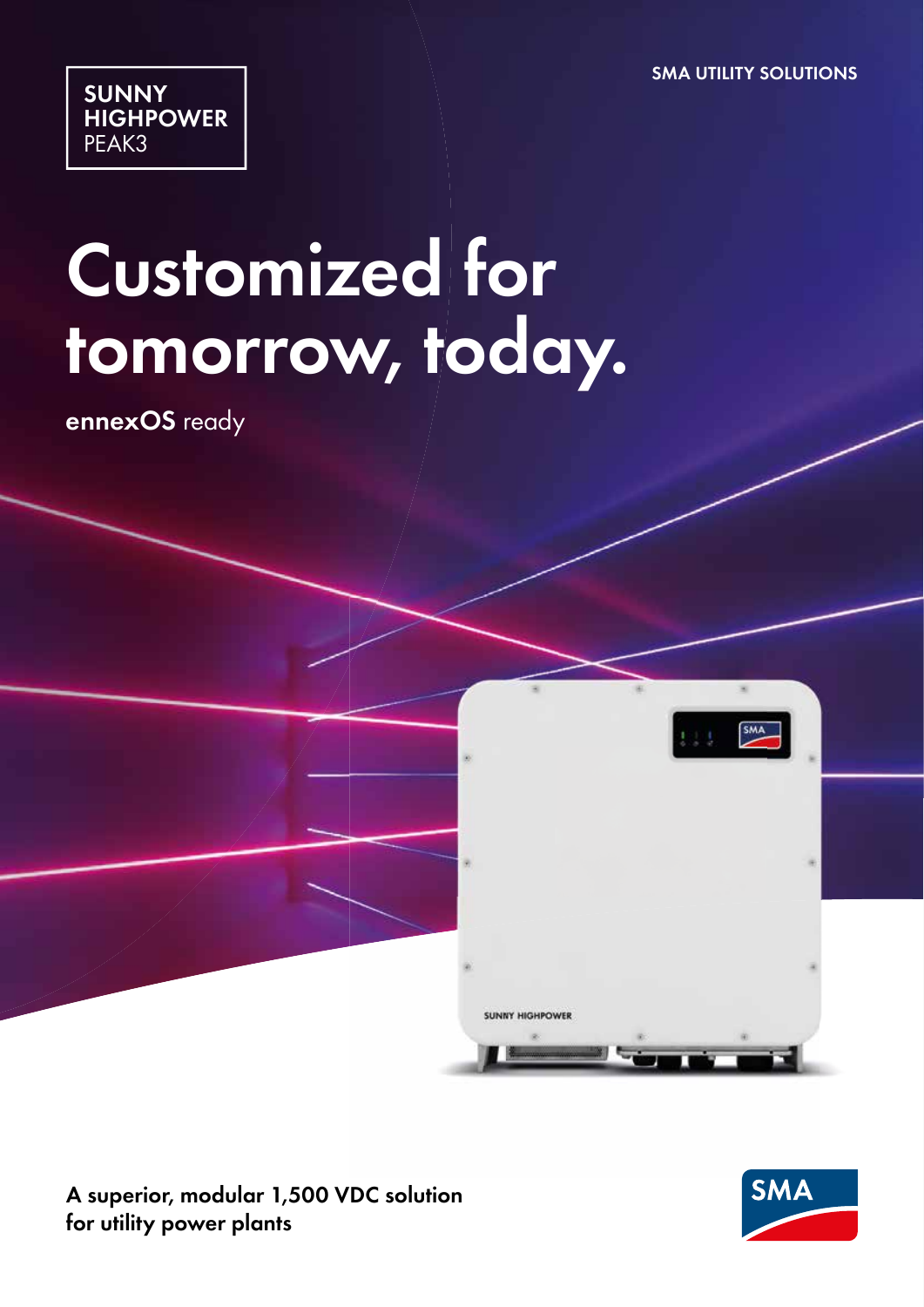

## **Get large-scale projects up and running easily.**

## **1500 VDC , 150 kW, compact design**

PEAK3 stands for pure power. With its compact design, the inverter offers the highest power density per device. The advantages: optimal performance at a light weight. The result is cheaper transportation and easier installation. In combination with the project-specific DC Combiner Boxes, the PV array can be oversized up to 150%. The Data Manager completes the system and enables it to fulfill all of the grid operator's requirements.

### **Maximum safety & reliability**

The PEAK3 inverter focuses on what is most important – maximum yield and optimal plant availability. All features and components are custom-tailored in order to keep the weight down, to minimize potential error sources and to maximize efficiency. Proven technologies such as the active cooling system SMA OptiCool™ ensure a long lifetime of the inverters.

### **Flexible, easily scalable plant design**

**SUNNY HIGHPOWE** 

吗

The PEAK3 system solution combines the advantages of a decentralized system layout with those of the central inverter concept. The DC Combiner Boxes enable efficient planning and easy expansion of large-scale solar plants even on heterogeneous terrain. Thanks to the modular approach, projects can be scaled both in terms of power and function. This means maximum flexibility in the plant design.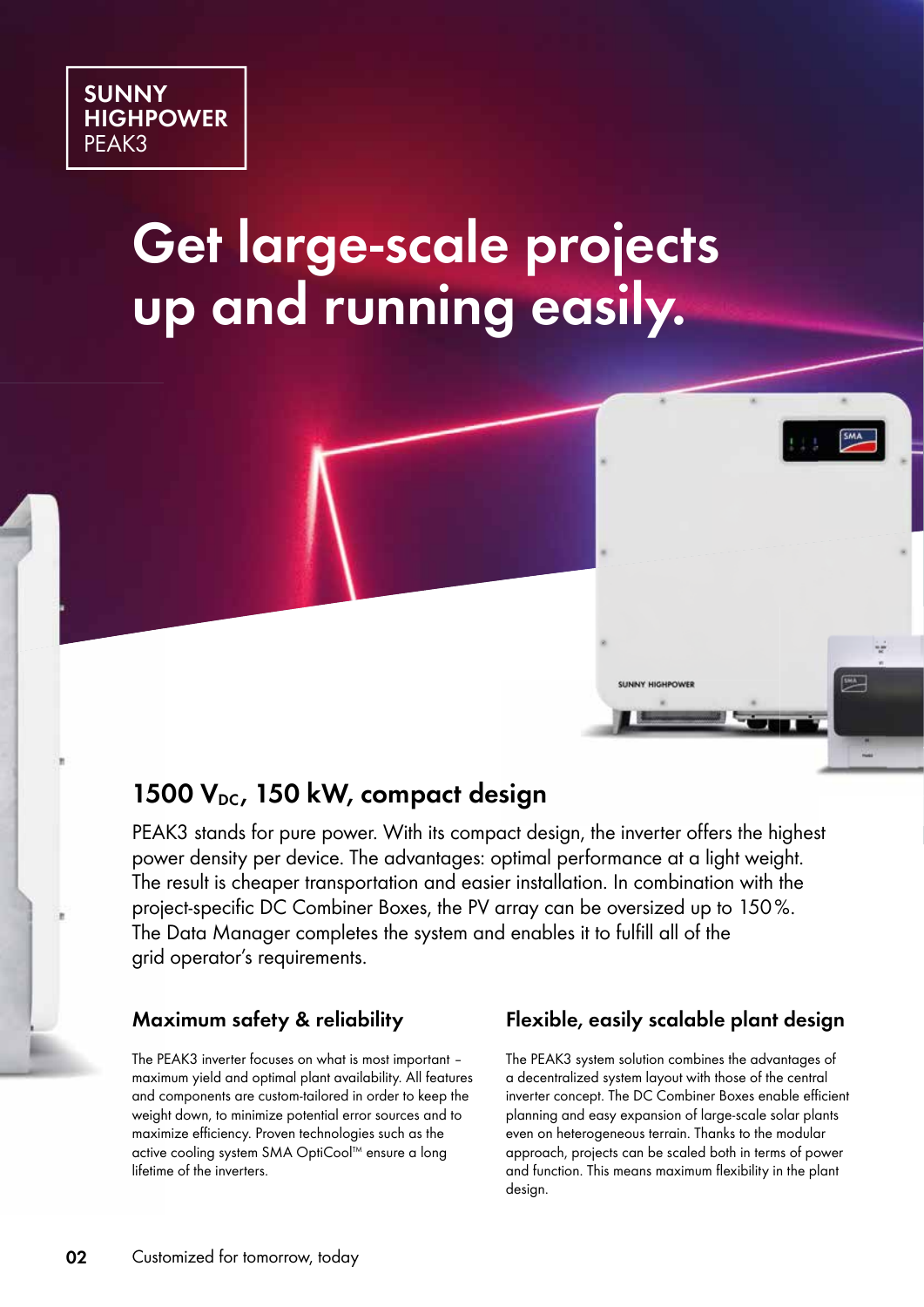#### **SMA UTILITY SOLUTIONS**

## **Ready for the digital energy world of tomorrow**

The PEAK3 system solution is ready for ennexOS, SMA's pioneering digital platform. ennexOS converges the data of all relevant energy sectors to realize modern, forwardlooking products in the energy industry. The platform is gradually extended and currently offers powerful features such as satellite-based performance ratio monitoring. Further information: www.ennexos.com



PEAK3 Solution with Inverter, DC Combiner Boxes and Data Manage



## PEAK3 - the first distributed solution, **specially developed for PV power plants.**

### **Fast installation, easy commissioning**

The PEAK3 system solution offers smart functionalities for quick and safe installation of all devices. Ergonomic grips and the integrated hook-in mechanism simplify the mounting of the inverters. Large, stiff DC cables can be conveniently routed via a separable connection plate and allow hassle-free connection. A single Data Manager enables up to 200 inverters to be commissioned centrally in just a few minutes.

### **Efficient control, convenient monitoring**

Each device can be controlled directly via reliable, fast Ethernet communication between Data Manager and inverter. The entire plant portfolio can be centrally monitored with the new Sunny Portal powered by ennexOS. Changes to the configuration are easily made across plants without setting up multiple VPN connections. Additional monitoring systems can access all devices via the open Modbus / TCP interface.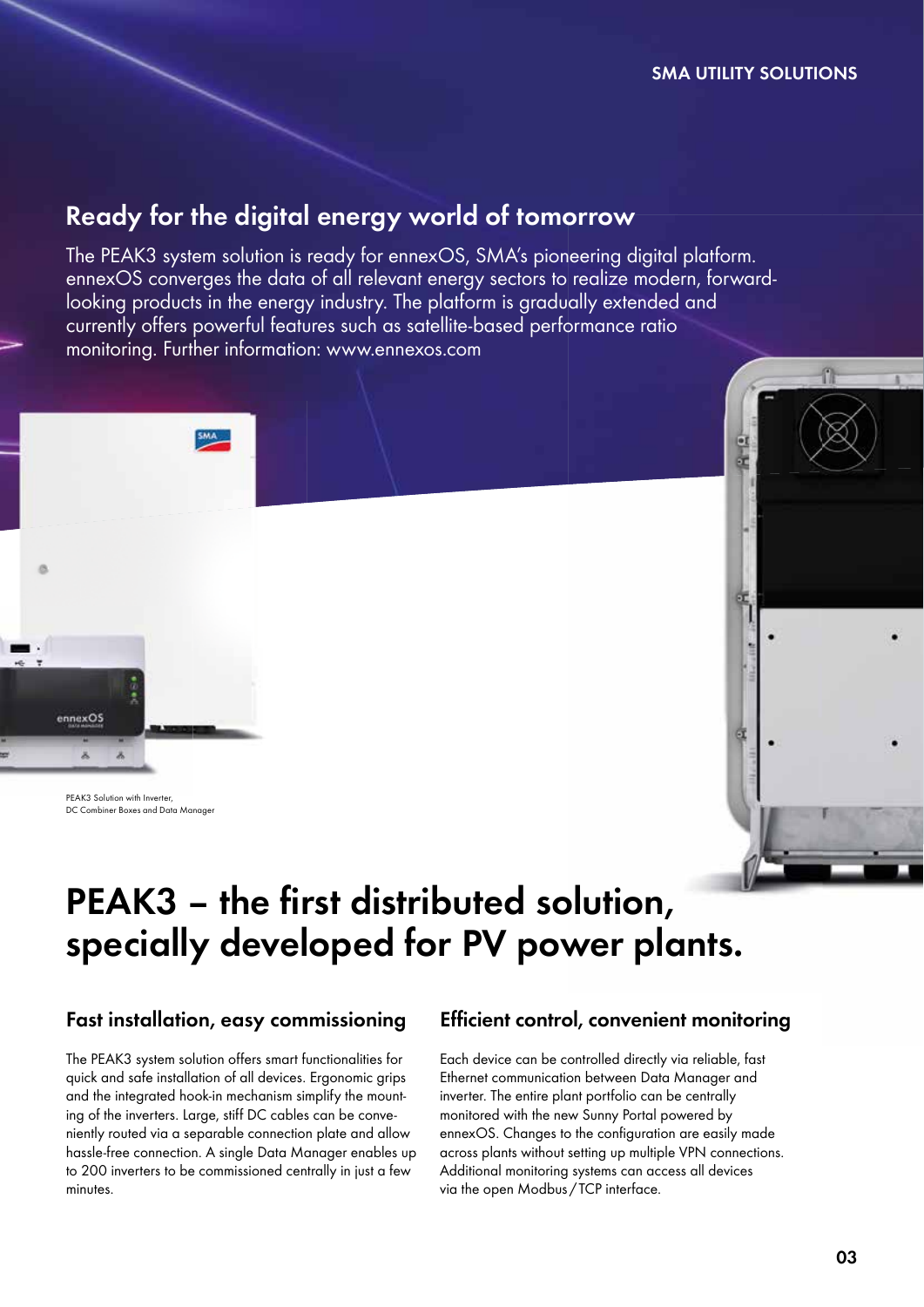

## **Modular system of high performance extensions.**

## **The future-proof solution that grows with your requirements**

More than 20 years of utility experience have gone into the development of the PEAK3 system solution. Central handling, decentralized system and a modular concept – that's exactly what makes PEAK3 so convincing. The powerful supplements help you get the most out of large PV plants.



PEAK3 extensions: SMA Engineering Services, Smart Connected for Utility Plants, Weather Station and Remote I/O

## **Tailored to your unique needs**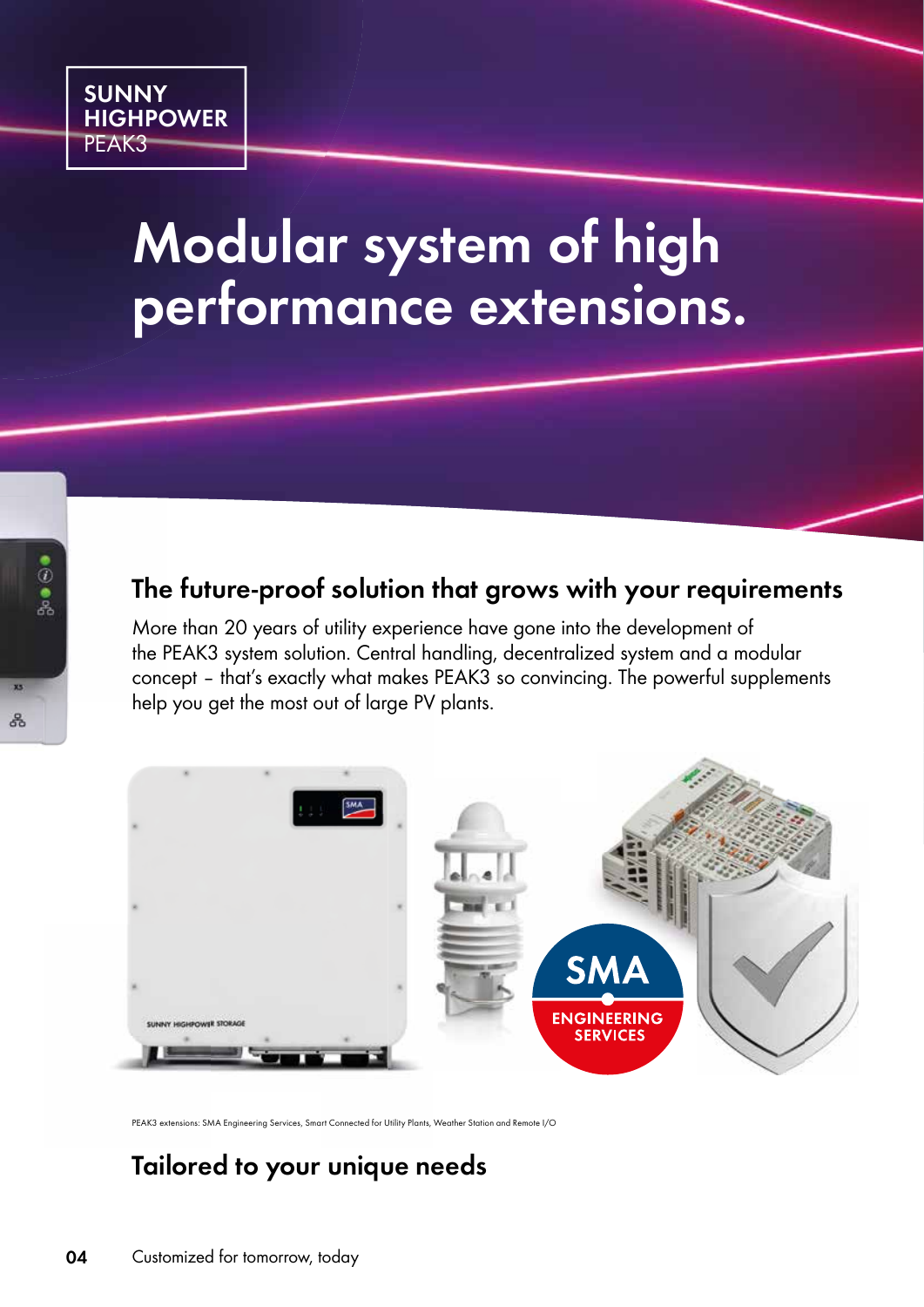#### **SMA UTILITY SOLUTIONS**



## **PEAK3 – meets the highest demands for maximum yield.**

#### දයුසි<br>දයු **SMA ENGINEERING SERVICES**

- Comprehensive consulting by technical experts from early project stages
- Static generator evaluation including load flow and short-circuit analysis
- Optimization of plant behavior in systems

#### **SMART CONNECTED FOR UTILITY PLANTS**

- Free and automatic inverter monitoring by SMA
- Proactive communication by e-mail in the event of faults
- Lower lifecycle service costs no on-site diagnosis needed

#### **ADDITIONAL PRODUCTS**

- **Weather Station:** Professional measuring equipment for synchronous logging of temperature, relative humidity and irradiance
- **Remote I/O:** The preconfigured I/O systems are perfectly coordinated with ennexOS and can be easily integrated into a system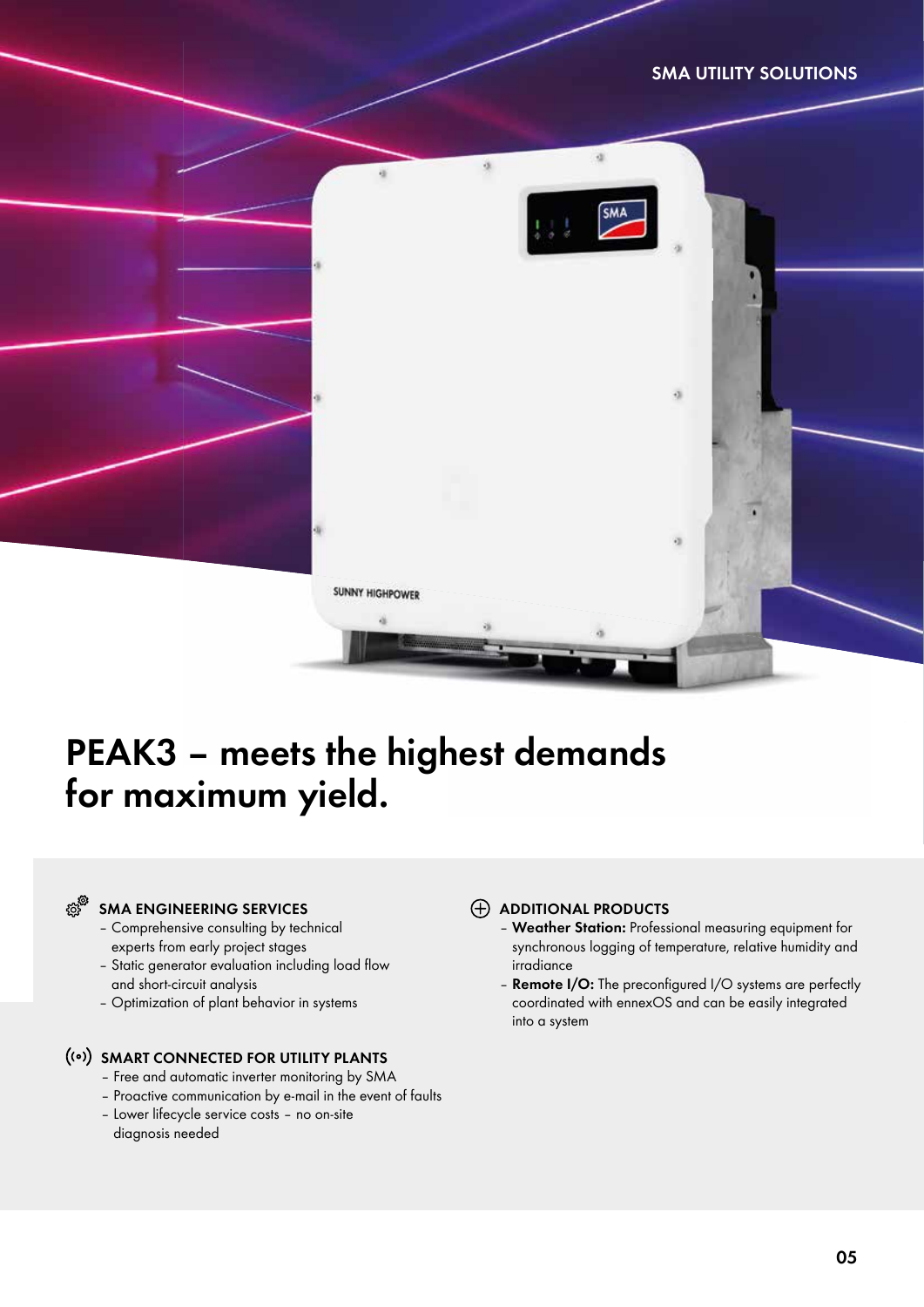### **SUNNY HIGHPOWER** PEAK3



## **Customized for tomorrow, today.**

**Decentralized solution with up to 150 kW for large-scale PV power plants**

Thanks to an intelligent system structure, all inverters and the Data Manager are installed centrally. The DC Combiner Boxes are distributed in the field. The result: maximum performance, improved installation and maintenance, cost-optimized cabling.

### **System diagram**



**ennexOS** ready

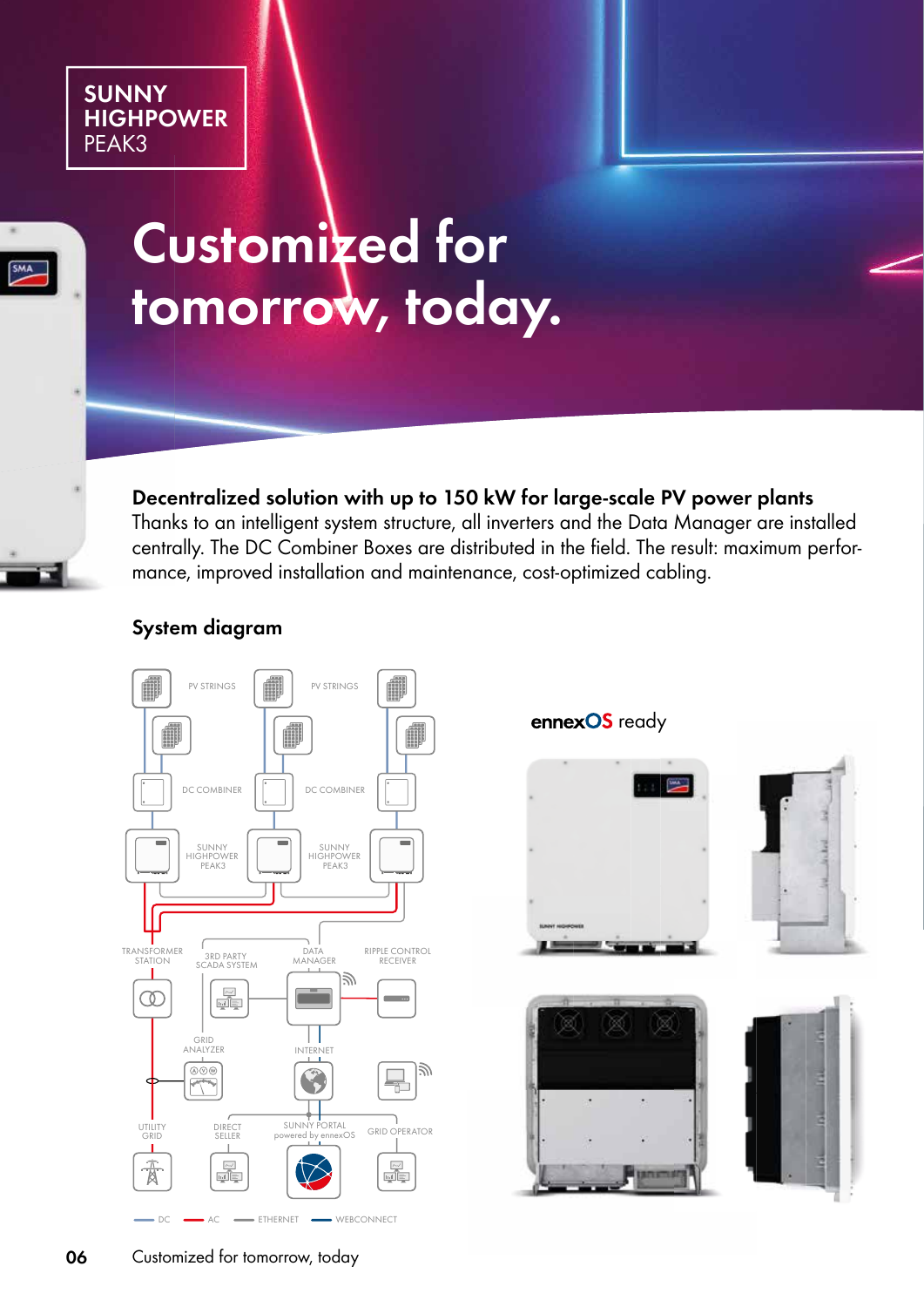## **SUNNY HIGHPOWER PEAK3 – Technical Data**

| Technical Data                                                                             | Sunny Highpower 100-20                                                                 | Sunny Highpower 150-20                                                                   |
|--------------------------------------------------------------------------------------------|----------------------------------------------------------------------------------------|------------------------------------------------------------------------------------------|
| Input (DC)                                                                                 |                                                                                        |                                                                                          |
| Max. PV array power                                                                        | 150000 Wp                                                                              | 225000 Wp                                                                                |
| Max. input voltage                                                                         | 1000 V                                                                                 | 1500 V                                                                                   |
| MPP voltage range / rated input voltage                                                    | 590 V to 1000 V / 590 V                                                                | 880 V to 1450 V / 880 V                                                                  |
| Max. input current / max. short-circuit current                                            | 180 A / 325 A                                                                          | 180 A / 325 A                                                                            |
| Number of independent MPP trackers                                                         |                                                                                        |                                                                                          |
| Number of inputs                                                                           | 1 or 2 (optional) for external PV array junction boxes                                 |                                                                                          |
| Output (AC)                                                                                |                                                                                        |                                                                                          |
| Rated power at nominal voltage                                                             | 100000 W                                                                               | 150000 W                                                                                 |
| Max. apparent power                                                                        | 100000 VA                                                                              | 150000 VA                                                                                |
| Nominal AC voltage / AC voltage range                                                      | 400 V / 304 V to 477 V                                                                 | 600 V / 480 V to 690 V                                                                   |
| AC grid frequency / range                                                                  | 50 Hz / 44 Hz to 55 Hz<br>60 Hz / 54 Hz to 66 Hz                                       | 50 Hz / 44 Hz to 55 Hz<br>60 Hz / 54 Hz to 66 Hz                                         |
| Rated grid frequency                                                                       | 50 Hz                                                                                  | 50 Hz                                                                                    |
| Max. output current                                                                        | 151A                                                                                   | 151A                                                                                     |
| Power factor at rated power / displacement power factor adjustable                         | 1 / 0 overexcited to 0 underexcited                                                    |                                                                                          |
| Harmonic (THD)                                                                             | $< 3\%$                                                                                | $< 3\%$                                                                                  |
| Feed-in phases / AC connection                                                             | $3/3$ -PE                                                                              | $3/3$ -PE                                                                                |
| Efficiency                                                                                 |                                                                                        |                                                                                          |
| Max. efficiency / European efficiency                                                      | 98.8% / 98.6%                                                                          | 99.1% / 98.8%                                                                            |
| <b>Protective devices</b>                                                                  |                                                                                        |                                                                                          |
| Ground fault monitoring / grid monitoring / DC reverse polarity protection                 | $\bullet$ / $\bullet$ / $\bullet$                                                      | $\bullet$ / $\bullet$ / $\bullet$                                                        |
| AC short-circuit current capability / galvanically isolated                                | $\bullet$ / $-$                                                                        | $\bullet$ / $-$                                                                          |
| All-pole-sensitive residual-current monitoring unit                                        | $\bullet$                                                                              | $\bullet$                                                                                |
| Monitored surge arrester (type II) AC / DC                                                 | $\bullet$ / $\bullet$                                                                  | $\bullet$ / $\bullet$                                                                    |
| Protection class (according to IEC 62109-1) / overvoltage category<br>(as per IEC 62109-1) | I / AC: III; DC: II                                                                    | $1/$ AC: III; DC: II                                                                     |
| General Data                                                                               |                                                                                        |                                                                                          |
| Dimensions $(W/H/D)$                                                                       | 770 mm / 830 mm / 444 mm (30.3 in / 32.7 in / 17.5 in)                                 |                                                                                          |
| Weight                                                                                     | 98 kg (216 lbs)                                                                        |                                                                                          |
| Operating temperature range                                                                | $-25\degree$ C to +60 $\degree$ C ( $-13\degree$ F to +140 $\degree$ F)                |                                                                                          |
| Noise emission (typical)                                                                   | $<$ 65 dB(A)                                                                           |                                                                                          |
| Self-consumption (at night)                                                                | < 5 W                                                                                  |                                                                                          |
| Topology                                                                                   | transformerless                                                                        |                                                                                          |
| Cooling method                                                                             | OptiCool, active cooling, speed-controlled fan                                         |                                                                                          |
| Degree of protection (according to IEC 60529)                                              | <b>IP65</b>                                                                            |                                                                                          |
| Max. permissible value for relative humidity (non-condensing)                              | 100%                                                                                   |                                                                                          |
| Features / function / accessories                                                          |                                                                                        |                                                                                          |
| DC connection / AC connection                                                              | Terminal lug (up to 300 mm <sup>2</sup> ) / Screw terminal (up to $150 \text{ mm}^2$ ) |                                                                                          |
| LED display (Status / Fault / Communication)                                               | $\bullet$                                                                              |                                                                                          |
| Ethernet interface                                                                         | $\bullet$ (2 ports)                                                                    |                                                                                          |
| Data interface: SMA Modbus / SunSpec Modbus / Speedwire, Webconnect                        | $\bullet/\bullet/\bullet$                                                              |                                                                                          |
| Mounting type                                                                              | Rack mounting                                                                          |                                                                                          |
| OptiTrac Global Peak / Integrated Plant Control / $\alpha$ on Demand 24/7                  | $\bullet / \bullet / \bullet$                                                          |                                                                                          |
| Off-grid capable / SMA Fuel Save Controller compatible                                     | $\bullet/\bullet$                                                                      |                                                                                          |
| Warranty: 5 / 10 / 15 / 20 years                                                           | $\bullet$ /0/0/0                                                                       |                                                                                          |
| Certificates and approvals (planned)                                                       |                                                                                        | IEC 62109-1/-2, AR N-4110, AR N-4120, CEI 0-16, C10/11:2012, EN<br>50549, PEA 2017, DEWA |
| Type designation                                                                           | SHP 100-20                                                                             | SHP 150-20                                                                               |

● Standard features ○ Optional features – Not available Data at nominal conditions Status: 1/2019